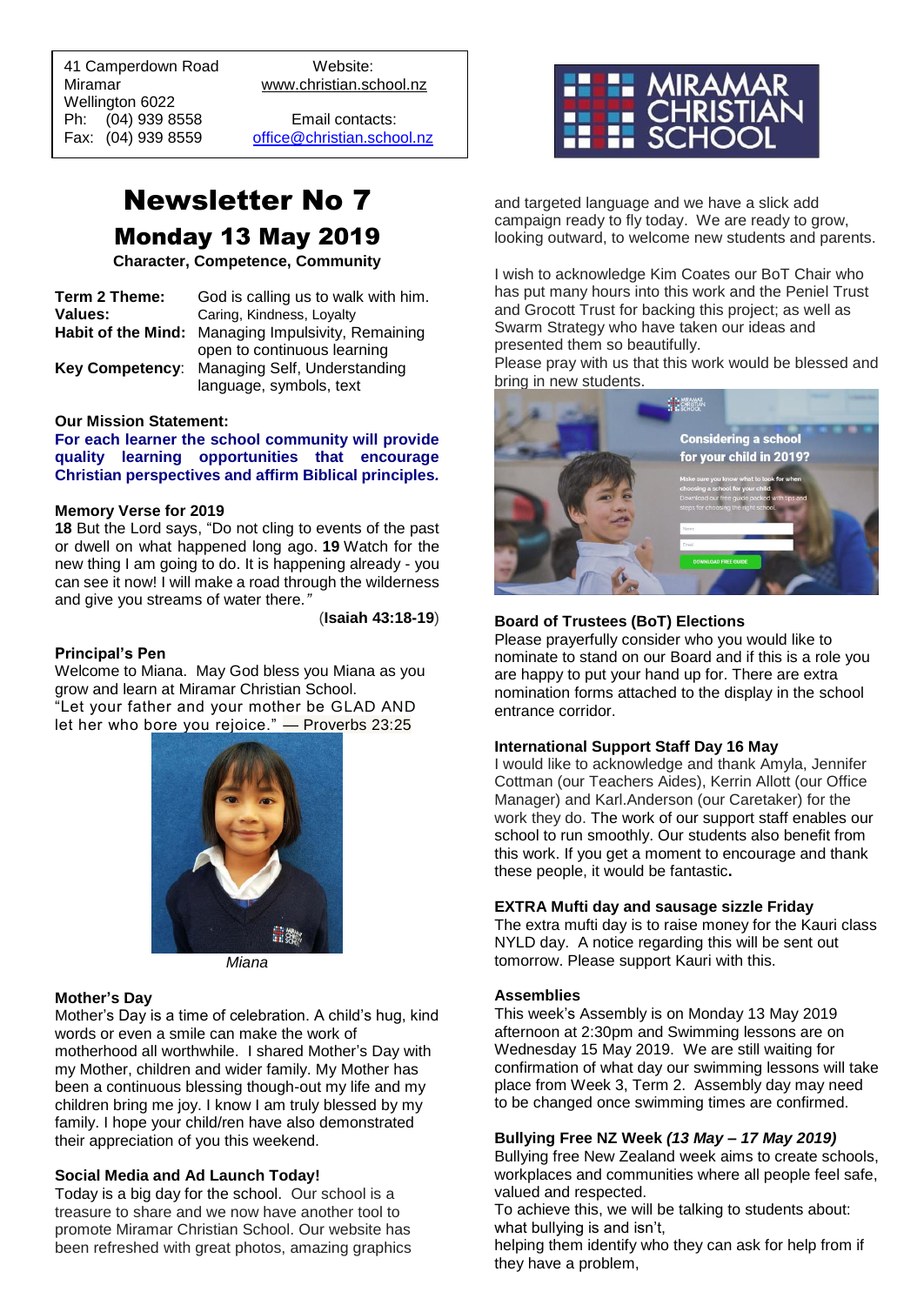what they can do if they see someone else being bullied and the importance of being kind.

In the box below is the definition of bullying we will be using. Understanding what is not bullying is as important as understanding what bullying is.

# *What is Bullying?*

- Bullying is deliberate – harming another person intentionally.

- Bullying involves a misuse of power in a relationship.

- Bullying is usually not a one-off – the behaviour is repeated, or has the potential to be repeated, over time. - Bullying involves behaviours that can cause harm – it

is not a normal part of growing up

# *What is not Bullying?*

- Conflict between two or more people who have a disagreement, a difference of opinion or different views (where there is no power imbalance) does not always mean it's bullying.

- Not liking someone or a single act of social rejection is not bullying.

- One-off acts of meanness or spite, though they are not acceptable, they are not bullying. Isolated incidents of aggression, intimidation or violence are not bullying.

Here is a link to the parent guide on bullying. It includes further information about bullying and actions you can take if your child is affected by bullying**.** 

https://www.bullyingfree.nz/assets/Uploads/Tackling-Bullying-A-guide-for-parents-and-whanau.pdf Please see your classroom teacher if at any stage your child experiences bullying.

# **APT (Active Parents & Teachers)**

Later in the term we will be looking for a group of passionate parents who seek to enhance the culture of the school community through mutual caring and practical support. Please keep your eye out for opportunities to be involved.

# **Lockdown Drill**

Students have practised a lockdown drill today.

# **Prayer points**:

#### **Thank God For**

- those that care for us, especially mother and support staff
- our new student Miana.
- the way the students have settled back into school.
- the refreshing of our website and our ad campaign.
- the blessing that comes from those who support the school in many ways and especially the work and support of our current Board, Bot Chair and Peniel Trust

#### **Please pray**:

- All whānau at MCS would find a way to contribute to our school and know the role they can play in it.
- New people would be called to and nominated for the BoT.
- New people would step forward to join the APT. Our marketing campaign would be fruitful, reaching people who are seeking quality education combined with living Christian values.
- That our new families, especially the parents would feel welcomed and friends among the school parent community.
- For our prayer students Nova, Miana, Erik, Theodore, Harmony, Justine
- Our school would continue to be built up on a foundation of prayer.

Thank you for your commitment and prayers.

May God bless you and encourage you as you follow Him.

COUOQI DIARY

Nga mihi nui **Kaye Gillies Principal**

| SCHUUL DIAN I       |                                              |
|---------------------|----------------------------------------------|
| <b>Every Mon</b>    | Prayer Group, Hall, 9am                      |
| <b>Every Mon</b>    | Principals Assembly 2:15pm                   |
| <b>Every Wed</b>    | Swimming Lessons p.m. (wear PE Uniform)      |
| <b>Every Wed</b>    | Subway ordered lunch (optional)              |
| <b>Every Thurs</b>  | Technicraft (Yrs 7-8)                        |
| <b>Every Fri</b>    | Wheels Day / Wear PE Uniform                 |
| <b>Every Fri</b>    | Music Lessons, 8:30am - 10:30am              |
| <b>Swimming Day</b> | Wheels Day / Wear PE Uniform                 |
| <b>Every Sun</b>    | 10am Gateway Baptist Church - all welcome    |
| <b>May</b>          |                                              |
| Mon 13 - Fri 17 May | <b>Bully Free Week</b>                       |
| Mon 13 May          | Lockdown Drill a.m.                          |
| Mon 13 May          | Principals Assembly 2:15pm                   |
| Mon 13 May          | BoT Mtg, 6:30pm, Rm 4                        |
| Tues 14 May         | St Caths Principal visiting Y7 Girls         |
| Wed 15 May          | Swimming Lessons p.m. (wear PE Uniform)      |
| Thur 16 May         | Kauri Class - PALS with Paddy                |
| Thur 16 May         | Cross Country 11:30am                        |
| Fri 17 May          | Mufti Day (gold coin) & Sausage Sizzle (\$2) |
| Fri 17 May          | Kauri - Libray visit 11am                    |
| Wed 22 May          | <b>Cross Country Postponement</b>            |
| Wed 29 May          | Teacher Strike - School Closed               |
| Fri 31 May          | Mufti Day (gold coin donation)               |

# **Prayer Requests**

The following students and their families are prayed for by the staff each time we gather to pray during the week. We ask that you also pray for them too. **Week 3:** Nova, Erik, Harmony

**Week 4:** Miana, Theodore, Justine

# **2019 Invoices**

Invoices for fees are now **OVERDUE.** There are 6 families who still need to pay in full or set up a regular payment. We ask that you do this as soon as possible to ensure all fees are paid as soon as possible.

# **Tax Donation Summary**

A letter summarising your total contributions/donations paid from the 1 April 2018 through to 31 March 2019 was sent home with your child on 8 April 2019. If you require another copy of this, please contact the School Office. Generally, you can claim a tax credit (formerly rebate) for up to 30% of school donations.